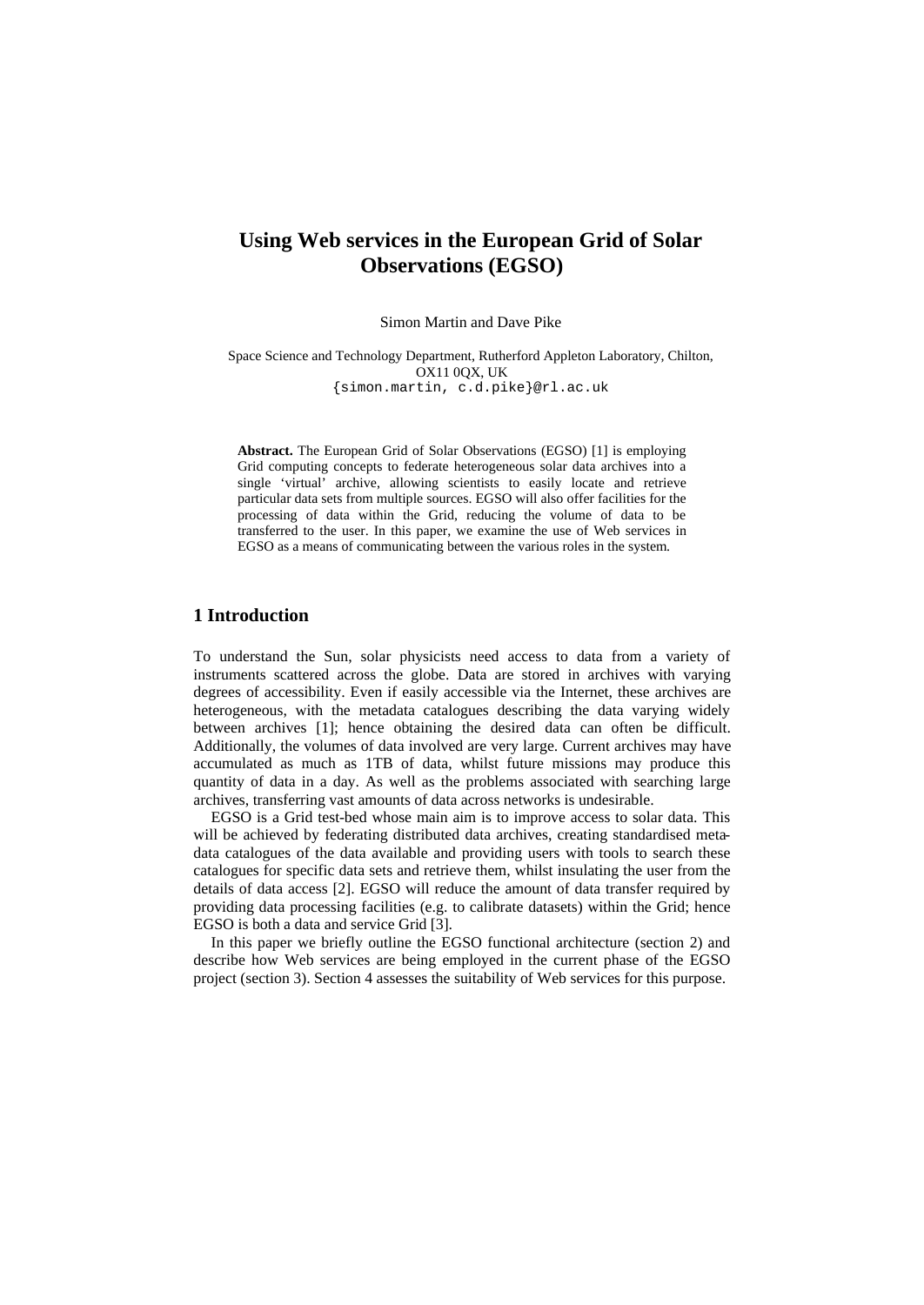# **2 The EGSO Functional Architecture**

The functional architecture for EGSO defines three separate roles [4]: consumers, providers and brokers (an organisation may play multiple roles). In simple terms, a consumer represents the user interaction with EGSO, and interacts initially with a broker to discover which provider(s) may hold the desired data (or service). The consumer then contacts the relevant provider(s) to obtain the requested data (or service). Providers are usually linked to data centres and offer data access facilities, but may offer services such as data processing. Brokers collect information from providers, such as metadata catalogues or details of their services, which can then be used by consumers to perform data searches; the system has multiple brokers which can behave as a single 'virtual broker', although this multiplicity is invisible to consumers. Typical information to be exchanged between roles includes data files, images, fragments of metadata catalogues, and details such as authentication data or session IDs.

Roles interact with each exclusively via an *external interaction subsystem*, which must support passing messages of the types listed above, whilst being loosely coupled to the rest of the role to allow possible replacement as Grid technologies mature. The subsystem contains components which allow the consumer to interact with the broker and provider, the provider to interact with the broker and consumer, and the broker to interact not only with consumers and providers, but also with other brokers.

# **3 Using Web services in EGSO**

Web services represent a service-oriented approach to distributed computing, with services accessed via XML messaging over Internet-based protocols for platformindependence [5]. Standards [6] such as XML and SOAP ensure interoperability, whilst UDDI and WSDL allow the discovery and description of Web services. Although Grid middleware is available (e.g. the Globus toolkit [7]), at this time we have decided to use Web services for inter-role communications (i.e. in the external interaction subsystem) in EGSO for several reasons. Web services are compliant with direction of W3C and industry, they are platform independent, they are lightweight, and can be easily replaced and deployed on systems. They are also loosely coupled, and enable remote procedure call (RPC) and document exchange type Web services to be implemented, synchronously and asynchronously [8]. Furthermore, the Globus toolkit is starting to implement the Open Grid Services Architecture (OGSA) [9], which integrates Web services and Grid technologies and concepts; OGSA is not yet a mature technology, but we are then well positioned to implement it if necessary in place of Web services.

#### **3.1 Implementation**

Document exchange and RPC-type Web services were investigated to determine their suitability for use in EGSO. Sun's Java Web Services Developers Pack (JWSDP) v1.1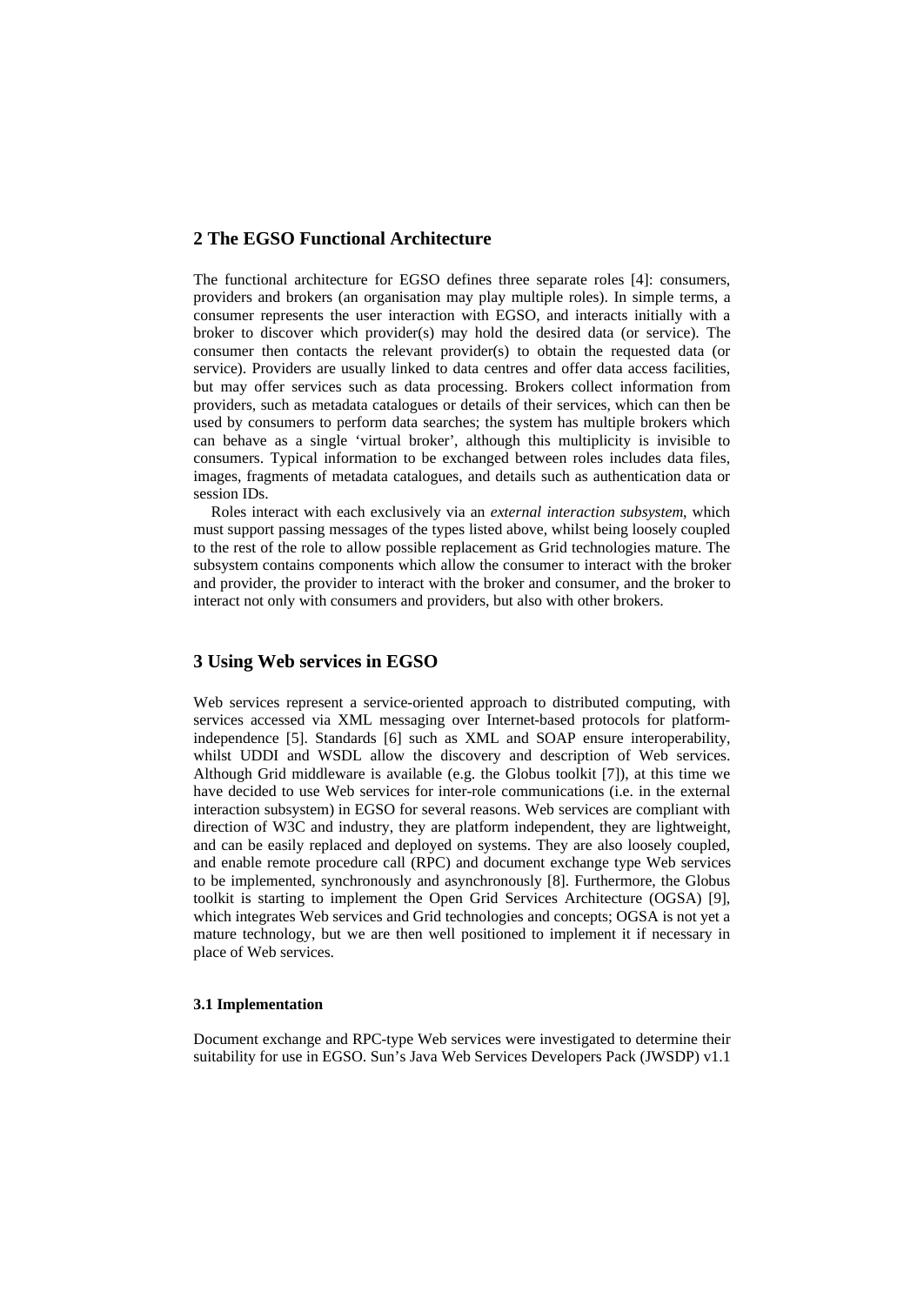[10] was used to implement both types of Web services. RPC-type Web services were also developed using Apache Axis, a SOAP implementation [11].

To develop RPC-type Web services and clients, the JWSDP provides the Java API for XML-based RPC (JAX-RPC); the current Reference Implementation uses SOAP as the application protocol and HTTP as the communication protocol. The API hides much of the complexity from the developer, representing method calls and responses as SOAP messages. On the server side, the developer specifies remote procedures by defining these methods in a Java interface, and codes the relevant classes that implement those methods. On the client side, the remote method is called on a stub object, which acts as a proxy for the remote service. The JWSDP tools create any required classes (e.g. stubs) and deploy the Web service in a Web container (Tomcat).

Axis can create Web services in a similar manner, but also allows for very simple deployment of RPC-type Web services; Java classes with public methods can be exposed as Web services by simply placing them in a target directory. Clients can then be created using a simple Axis API to access the service. Both Axis and JAX-RPC also allow the use of dynamic proxies or dynamic invocation interfaces to access Web services whose WSDL descriptions are only known at runtime, although this method was not tested.

Document exchange-type Web services were developed with the JWSDP using the Java API for XML Messaging (JAXM) and SOAP with Attachments API for Java (SAAJ). JAXM provides classes and interfaces for creating a special type of servlet (JAXMServlet) which can send and receive SOAP messages, and for using messaging providers, discussed below. SAAJ is used for creating SOAP messages (with optional attachments) and sending them synchronously without using a provider. XML messages can be sent between applications with or without the use of a messaging provider. In the former case, a standalone JAXM client can run independently, or within a Web container. It sends a SOAP message synchronously over a connection to a listening JAXM servlet; this is known as request-response messaging.

Alternatively, JAXM applications can use messaging providers (they are then peers). A messaging provider is a service hidden from the developer that handles the transmission and routing of messages. Very simply, the client sends the SOAP message to its messaging provider with the details of the recipient(s) in the SOAP Header. The messaging provider then forwards the message to the servlet's provider, which then sends the SOAP message to the servlet. There are several advantages to using messaging providers including the fact that they are continuously active, and so a JAXM application can close its connections after sending a message and the provider will still send the message; the provider can also be configured to resend messages until they are successfully delivered, and will store incoming messages for the application ready for delivery upon reconnection. A significant advantage of messaging providers in the context of EGSO is the ability to send a message to multiple intermediate destinations before the message is delivered to its final recipient. The intermediate destinations, or actors, are specified in the header of the SOAP message. Providers can also incorporate profiles which are implemented on top of SOAP; these are specifications that tell providers how to route messages.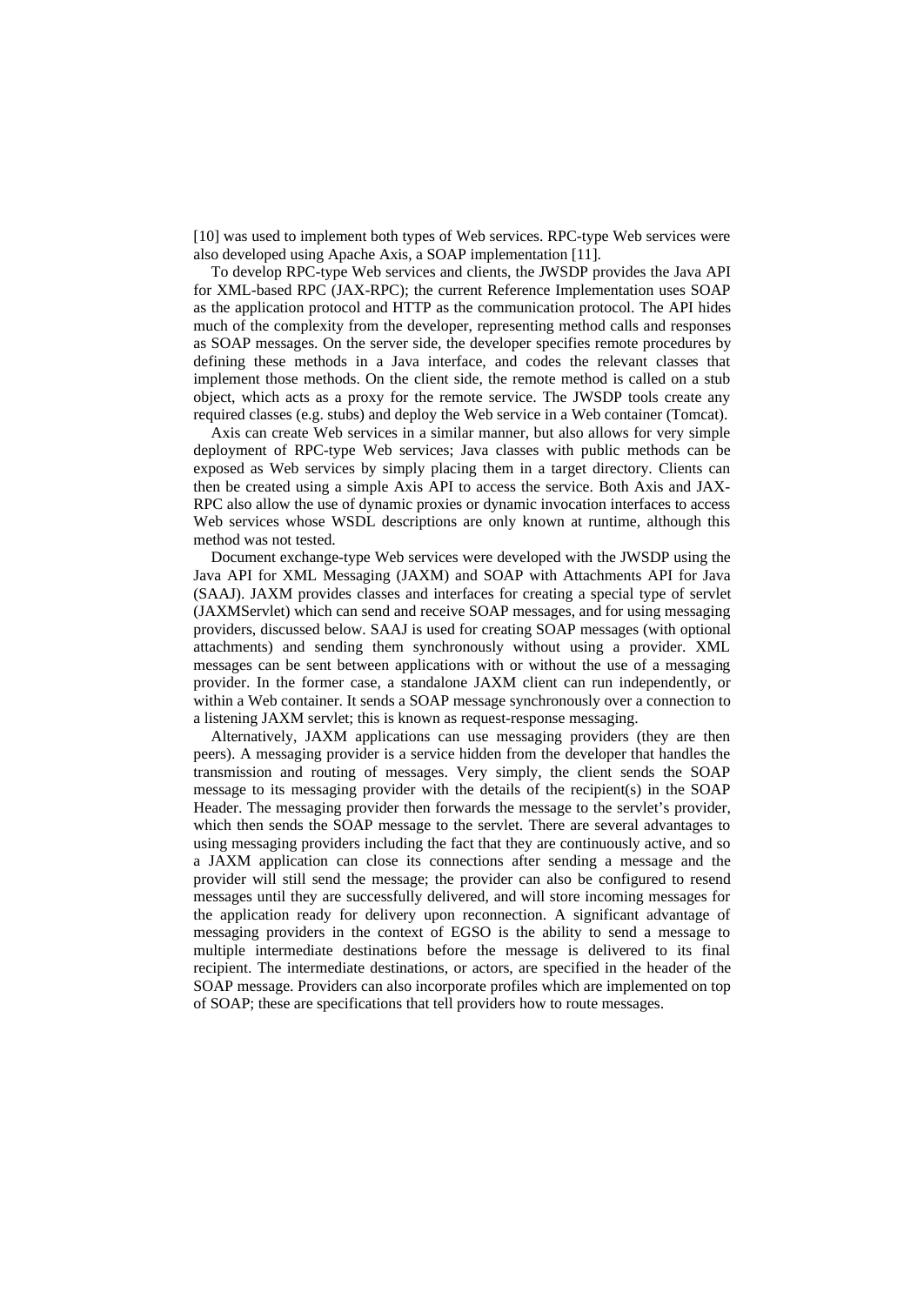### **4 Assessment of Web services for use in EGSO**

In developing both types of Web service, the largest barrier to progress was found to be incomplete documentation. RPC-type Web services were quite easy to deploy using JAX-RPC and Axis, with Axis being the simpler of the two. Document exchange Web services were also found to be easy to employ using JAXM; creating and sending simple SOAP messages synchronously was quite straightforward. However, the real strengths of using JAXM were found to be the ability to add attachments of any type (e.g. images, text files) to the SOAP message, and the ability to use messaging providers to not only ensure delivery of messages, but to send the message to multiple recipients.

There are several issues to be considered before committing to use Web services in such a large scale project. Security is a prime concern when using Web services e.g. [13]; issues include authentication (verifying the identity of the message sender), authorisation (determining whether the sender has permission to perform the requested operation), integrity (verifying that the message received is unmodified), and confidentiality (keeping the message private from unauthorised users).

There are also several quality of service (QoS) and performance issues which need to be addressed [14]. In terms of reliability, SOAP messages are transmitted using HTTP; hence there is no guarantee of packets being delivered to their destination. In terms of RPC and synchronous document exchange services, this is a problem as the SOAP message will need to be resent. However, this can be overcome with JAXM since messaging providers will re-send a message until it is delivered. The use of SOAP (XML) can cause performance problems, both in terms of applications parsing the XML and the fact that XML messages tend to be substantially larger than equivalent binary data, increasing bandwidth usage. Furthermore, network latency, web server/container performance under load and back end systems can also affect performance. However, given the vast amounts of data which need to be searched in order to locate a particular data set for a user, along with processing of this data, then many of these performance issues may be inconsequential.

## **5 Conclusions**

Web services are relatively easy to develop and deploy. RPC-type Web services can easily implement simple method calls, or could be used to initiate more complex tasks through a composition of method calls. Document exchange using JAXM appears to be very well suited to use in EGSO, with its ability to send messages reliably, to multiple recipients, and to send non-XML content as attachments.

Some further investigations need to be carried out regarding issues such as scalability, optimisations, and security, although these are not barriers to implementing Web services in EGSO. Web services appear to be a viable method for communicating between the roles in EGSO, particularly in the early stages of production to allow integration testing of various components under relatively light load levels. The lightweight nature and loose coupling of Web services means that it